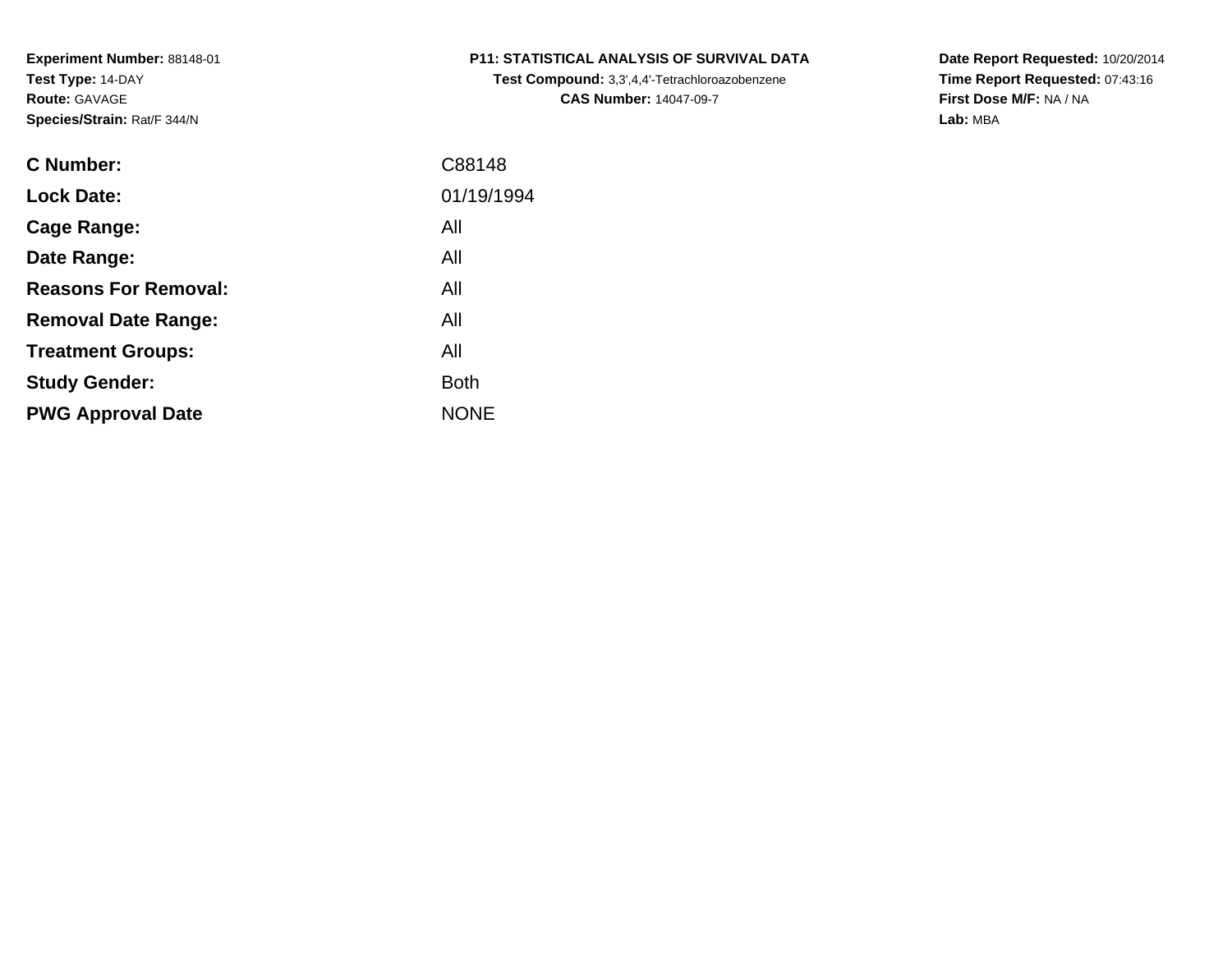**Test Compound:** 3,3',4,4'-Tetrachloroazobenzene**CAS Number:** 14047-09-7

**Date Report Requested:** 10/20/2014**Time Report Requested:** 07:43:16**First Dose M/F:** NA / NA**Lab:** MBA

# **Male RATFIRST TERMINAL SACRIFICE AT 17 DAYS**

|                               |                     | INDIVIDUAL SURVIVAL TIMES (DAYS) |                   |  |
|-------------------------------|---------------------|----------------------------------|-------------------|--|
| $DOSE = 0$ MG/KG              |                     |                                  |                   |  |
| <b>TOTAL 5</b>                | UNCENSORED DEATHS 0 | CENSORED DEATHS 0                | <b>TERMINAL 5</b> |  |
| <b>UNCENSORED DEATH DAYS</b>  |                     |                                  |                   |  |
| none                          |                     |                                  |                   |  |
| <b>CENSORED DEATH DAYS</b>    |                     |                                  |                   |  |
| none                          |                     |                                  |                   |  |
| $DOSE = 12.5$<br><b>MG/KG</b> |                     |                                  |                   |  |
| <b>TOTAL 5</b>                | UNCENSORED DEATHS 0 | <b>CENSORED DEATHS 0</b>         | <b>TERMINAL 5</b> |  |
| <b>UNCENSORED DEATH DAYS</b>  |                     |                                  |                   |  |
| none                          |                     |                                  |                   |  |
| <b>CENSORED DEATH DAYS</b>    |                     |                                  |                   |  |
| none                          |                     |                                  |                   |  |
| $DOSE = 32 MGIKG$             |                     |                                  |                   |  |
| <b>TOTAL 5</b>                | UNCENSORED DEATHS 0 | <b>CENSORED DEATHS 0</b>         | <b>TERMINAL 5</b> |  |
| <b>UNCENSORED DEATH DAYS</b>  |                     |                                  |                   |  |
| none                          |                     |                                  |                   |  |
| <b>CENSORED DEATH DAYS</b>    |                     |                                  |                   |  |
| none                          |                     |                                  |                   |  |
| $DOSE = 80 MG/KG$             |                     |                                  |                   |  |
| <b>TOTAL 5</b>                | UNCENSORED DEATHS 0 | <b>CENSORED DEATHS 0</b>         | <b>TERMINAL 5</b> |  |
| <b>UNCENSORED DEATH DAYS</b>  |                     |                                  |                   |  |
| none                          |                     |                                  |                   |  |
| <b>CENSORED DEATH DAYS</b>    |                     |                                  |                   |  |
| none                          |                     |                                  |                   |  |

(A) FIRST TERMINAL SACRIFICE

(B) THE FIRST ENTRY IS THE TREND TEST (TARONE, 1975) RESULT. SUBSEQUENT ENTRIES ARE THE RESULTS OF PAIRWISE TESTS (COX, 1972). NEGATIVE TRENDS ARE INDICATED BY "N".

(C) MEAN OF ALL UNCENSORED DEATHS PRIOR TO TERMINAL SACRIFICE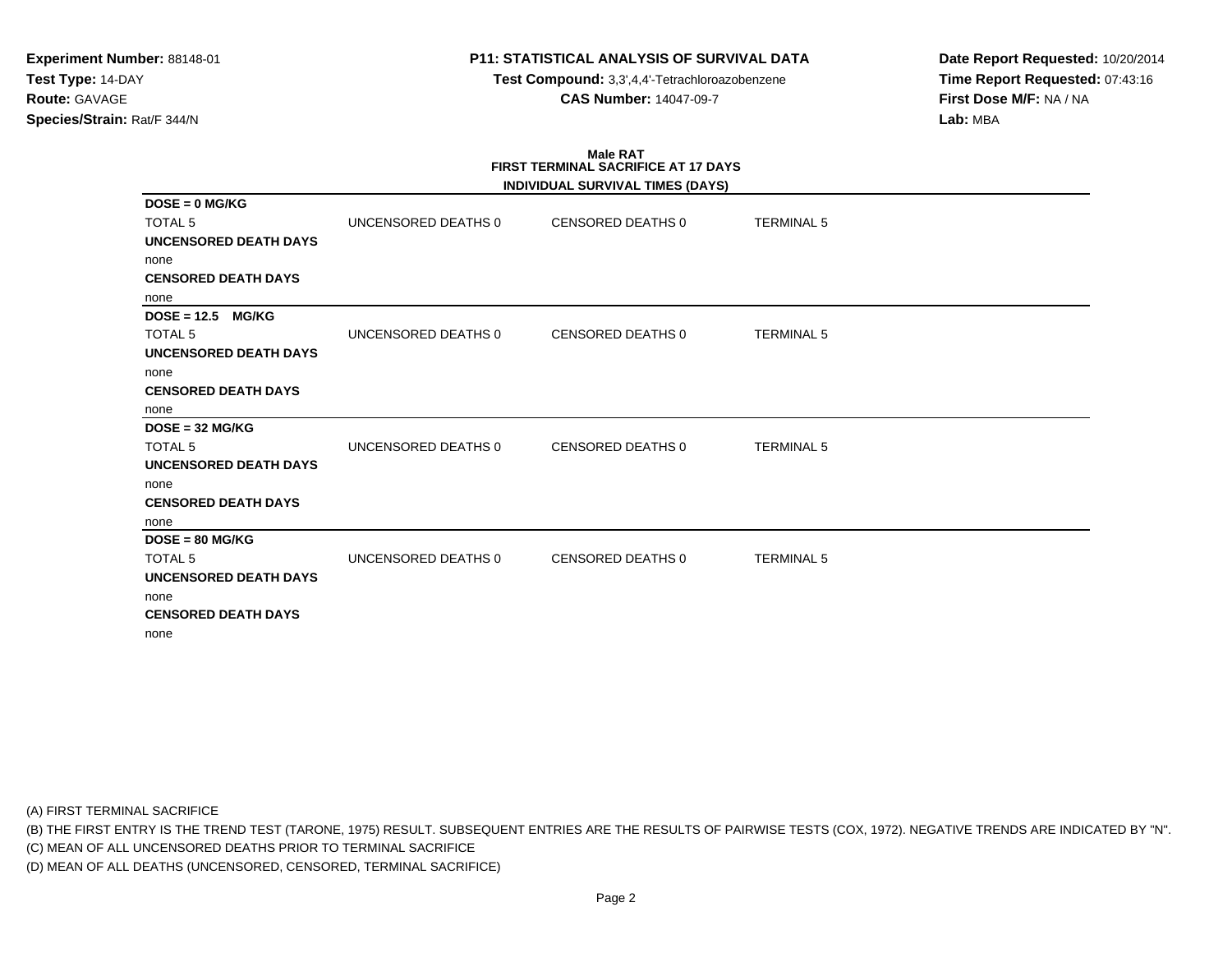**Test Compound:** 3,3',4,4'-Tetrachloroazobenzene**CAS Number:** 14047-09-7

**Date Report Requested:** 10/20/2014**Time Report Requested:** 07:43:16**First Dose M/F:** NA / NA**Lab:** MBA

#### **Male RAT FIRST TERMINAL SACRIFICE AT 17 DAYSINDIVIDUAL SURVIVAL TIMES (DAYS)**

| $DOSE = 200$               | <b>MG/KG</b>                 |                     |                   |                   |
|----------------------------|------------------------------|---------------------|-------------------|-------------------|
| <b>TOTAL 5</b>             |                              | UNCENSORED DEATHS 0 | CENSORED DEATHS 0 | <b>TERMINAL 5</b> |
|                            | <b>UNCENSORED DEATH DAYS</b> |                     |                   |                   |
| none                       |                              |                     |                   |                   |
| <b>CENSORED DEATH DAYS</b> |                              |                     |                   |                   |
| none                       |                              |                     |                   |                   |
| $DOSE = 500$               | <b>MG/KG</b>                 |                     |                   |                   |
| TOTAL 5                    |                              | UNCENSORED DEATHS 0 | CENSORED DEATHS 0 | <b>TERMINAL 5</b> |
|                            | <b>UNCENSORED DEATH DAYS</b> |                     |                   |                   |
| none                       |                              |                     |                   |                   |
| <b>CENSORED DEATH DAYS</b> |                              |                     |                   |                   |
| none                       |                              |                     |                   |                   |

(A) FIRST TERMINAL SACRIFICE

(B) THE FIRST ENTRY IS THE TREND TEST (TARONE, 1975) RESULT. SUBSEQUENT ENTRIES ARE THE RESULTS OF PAIRWISE TESTS (COX, 1972). NEGATIVE TRENDS ARE INDICATED BY "N".

(C) MEAN OF ALL UNCENSORED DEATHS PRIOR TO TERMINAL SACRIFICE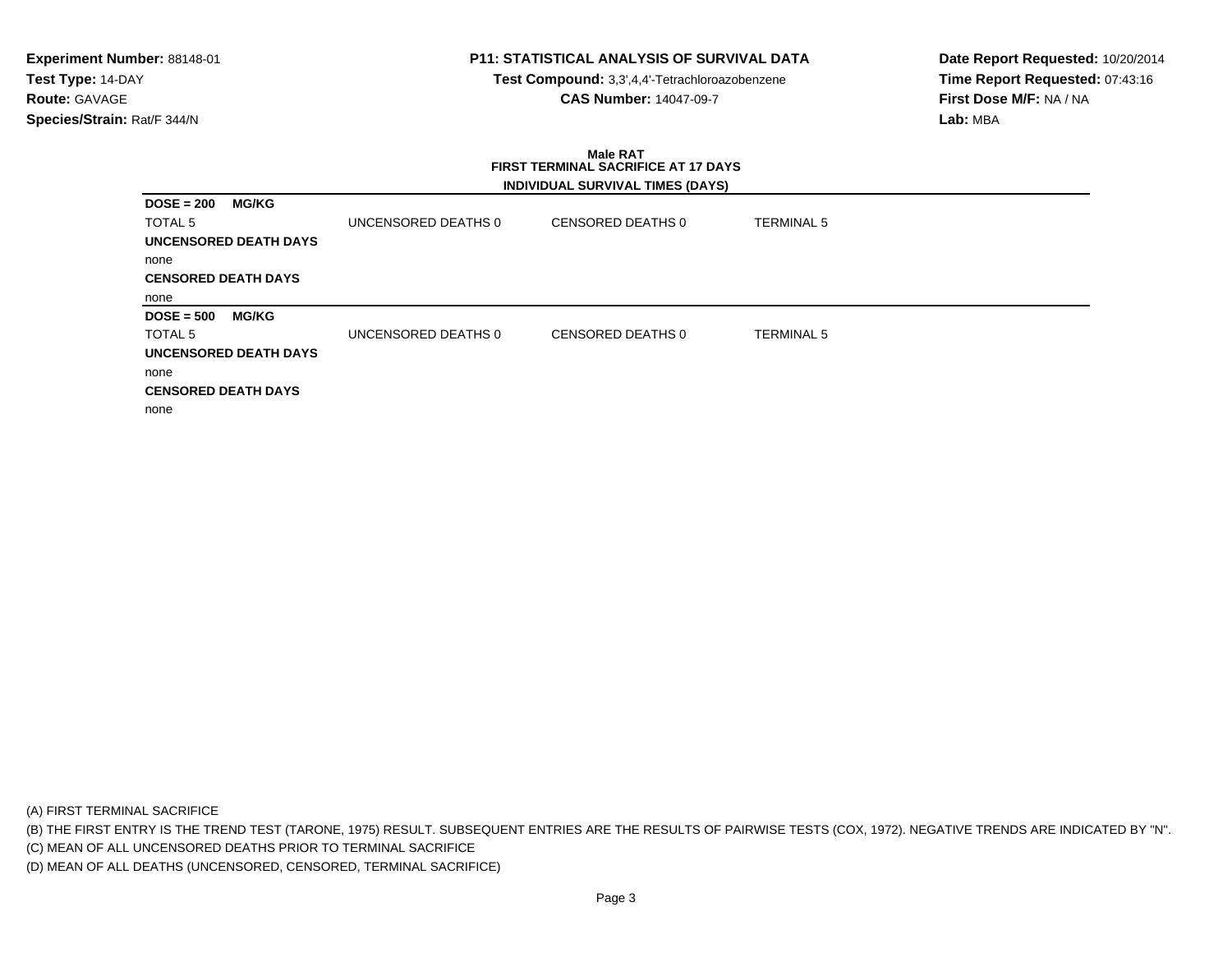**Test Compound:** 3,3',4,4'-Tetrachloroazobenzene

**CAS Number:** 14047-09-7

**Date Report Requested:** 10/20/2014**Time Report Requested:** 07:43:16**First Dose M/F:** NA / NA**Lab:** MBA

### **Male RATFIRST TERMINAL SACRIFICE AT 17 DAYS**

## **KAPLAN-MEIER SURVIVAL PROBABILITY ESTIMATES (%)**

| <b>DOSE</b>     |              |       |       |       |       |       | TIME (DAYS) |       |       |       |       |
|-----------------|--------------|-------|-------|-------|-------|-------|-------------|-------|-------|-------|-------|
|                 |              |       |       | ิค    | 8     | 10    | 12          | 14    | 16    | 18    | 17(A) |
| 0 MG/KG         |              | 100.0 | 100.0 | 100.0 | 100.0 | 100.0 | 100.0       | 100.0 | 100.0 | 100.0 | 100.0 |
|                 | 12.5 MG/KG   | 100.0 | 100.0 | 100.0 | 100.0 | 100.0 | 100.0       | 100.0 | 100.0 | 100.0 | 100.0 |
| 32 MG/KG        |              | 100.0 | 100.0 | 100.0 | 100.0 | 100.0 | 100.0       | 100.0 | 100.0 | 100.0 | 100.0 |
| <b>80 MG/KG</b> |              | 100.0 | 100.0 | 100.0 | 100.0 | 100.0 | 100.0       | 100.0 | 100.0 | 100.0 | 100.0 |
| 200             | <b>MG/KG</b> | 100.0 | 100.0 | 100.0 | 100.0 | 100.0 | 100.0       | 100.0 | 100.0 | 100.0 | 100.0 |
| 500             | <b>MG/KG</b> | 100.0 | 100.0 | 100.0 | 100.0 | 100.0 | 100.0       | 100.0 | 100.0 | 100.0 | 100.0 |
|                 |              |       |       |       |       |       |             |       |       |       |       |

(A) FIRST TERMINAL SACRIFICE

(B) THE FIRST ENTRY IS THE TREND TEST (TARONE, 1975) RESULT. SUBSEQUENT ENTRIES ARE THE RESULTS OF PAIRWISE TESTS (COX, 1972). NEGATIVE TRENDS ARE INDICATED BY "N".

(C) MEAN OF ALL UNCENSORED DEATHS PRIOR TO TERMINAL SACRIFICE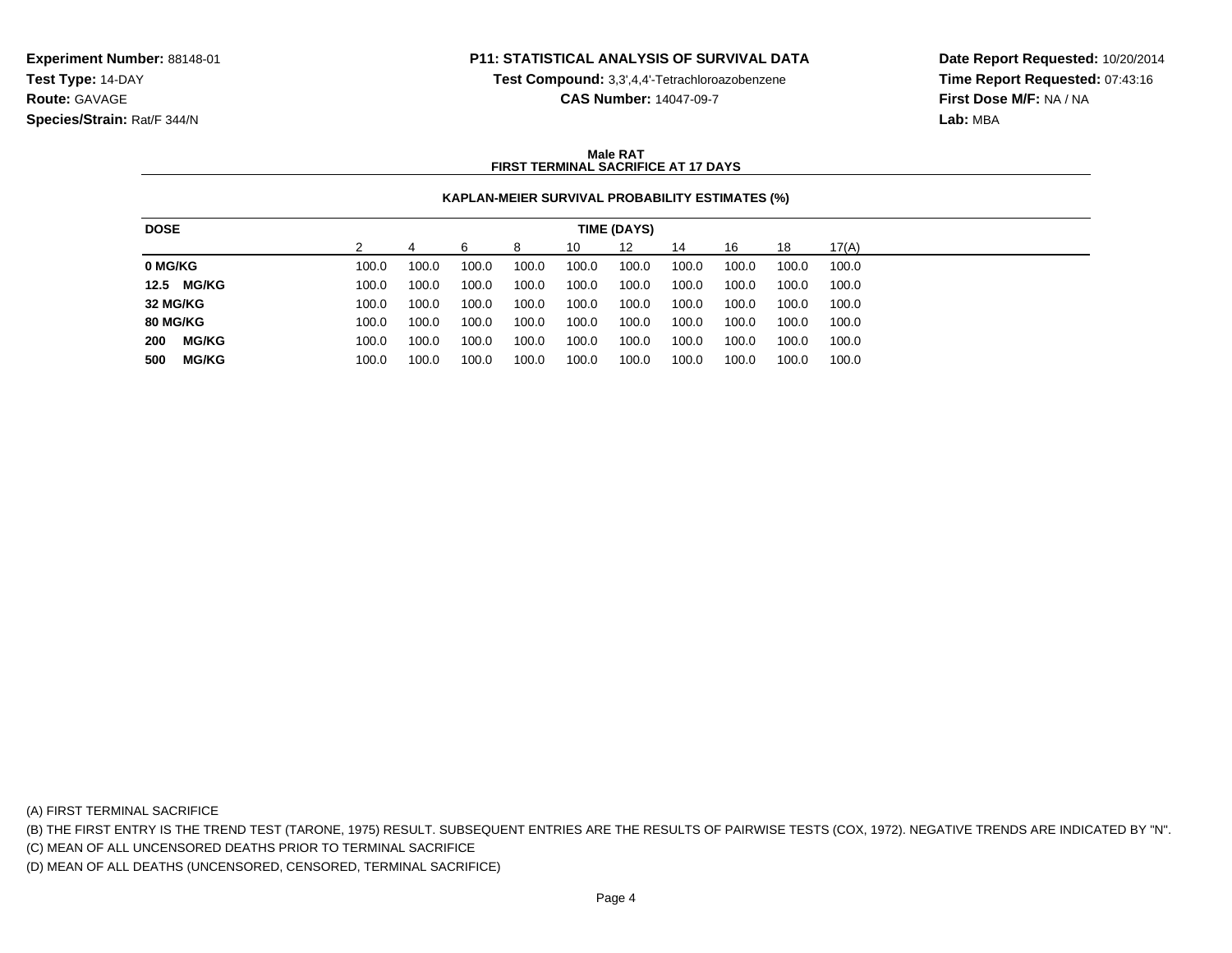# **P11: STATISTICAL ANALYSIS OF SURVIVAL DATA**

**Test Compound:** 3,3',4,4'-Tetrachloroazobenzene

**CAS Number:** 14047-09-7

**Date Report Requested:** 10/20/2014**Time Report Requested:** 07:43:16**First Dose M/F:** NA / NA**Lab:** MBA

### **Male RATFIRST TERMINAL SACRIFICE AT 17 DAYS**

## **SURVIVAL SUMMARY STATISTICS**

| 0 MG/KG                | 12.5 MG/KG | 32 MG/KG | 80 MG/KG |
|------------------------|------------|----------|----------|
| 100.0%                 | 100.0%     | 100.0%   | 100.0%   |
|                        |            |          |          |
| $\cdots \cdots \cdots$ | -----      | -----    | -----    |
|                        |            |          |          |
|                        |            |          |          |
| $\cdot$                |            | (.)      | (.)      |
| 17.0                   | 17.0       | 17.0     | 17.0     |
| (0.0)                  | (0.0)      | (0.0)    | (0.0)    |
|                        |            |          |          |

(A) FIRST TERMINAL SACRIFICE

(B) THE FIRST ENTRY IS THE TREND TEST (TARONE, 1975) RESULT. SUBSEQUENT ENTRIES ARE THE RESULTS OF PAIRWISE TESTS (COX, 1972). NEGATIVE TRENDS ARE INDICATED BY "N".

(C) MEAN OF ALL UNCENSORED DEATHS PRIOR TO TERMINAL SACRIFICE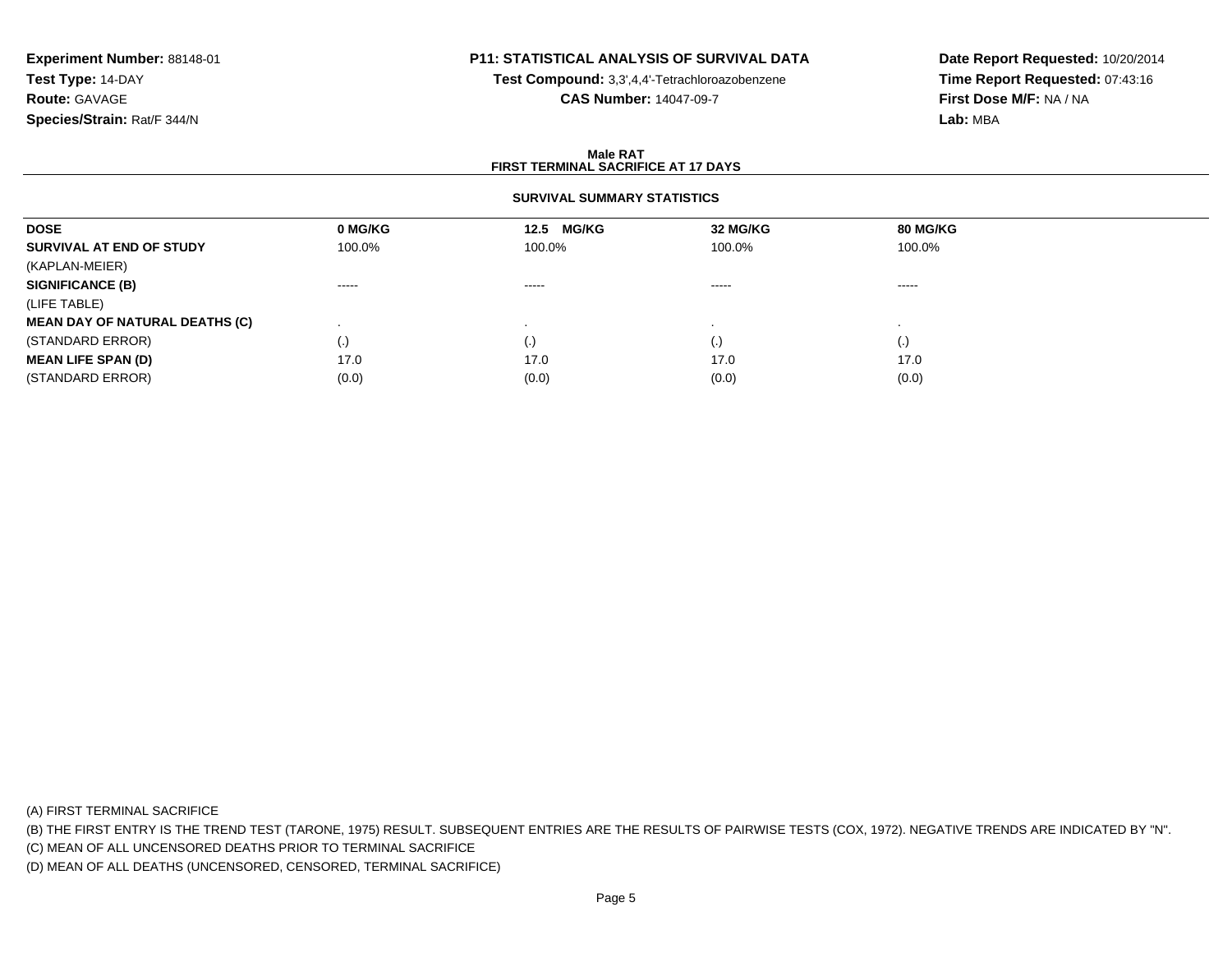# **P11: STATISTICAL ANALYSIS OF SURVIVAL DATA**

**Test Compound:** 3,3',4,4'-Tetrachloroazobenzene

**CAS Number:** 14047-09-7

**Date Report Requested:** 10/20/2014**Time Report Requested:** 07:43:16**First Dose M/F:** NA / NA**Lab:** MBA

### **Male RATFIRST TERMINAL SACRIFICE AT 17 DAYS**

### **SURVIVAL SUMMARY STATISTICS**

| <b>DOSE</b>                           | <b>MG/KG</b><br>200 | <b>MG/KG</b><br>500 |
|---------------------------------------|---------------------|---------------------|
| SURVIVAL AT END OF STUDY              | 100.0%              | 100.0%              |
| (KAPLAN-MEIER)                        |                     |                     |
| <b>SIGNIFICANCE (B)</b>               | ------              | $\cdots$            |
| (LIFE TABLE)                          |                     |                     |
| <b>MEAN DAY OF NATURAL DEATHS (C)</b> |                     |                     |
| (STANDARD ERROR)                      | (.)                 | (.)                 |
| <b>MEAN LIFE SPAN (D)</b>             | 17.0                | 17.0                |
| (STANDARD ERROR)                      | (0.0)               | (0.0)               |

(A) FIRST TERMINAL SACRIFICE

(B) THE FIRST ENTRY IS THE TREND TEST (TARONE, 1975) RESULT. SUBSEQUENT ENTRIES ARE THE RESULTS OF PAIRWISE TESTS (COX, 1972). NEGATIVE TRENDS ARE INDICATED BY "N".

(C) MEAN OF ALL UNCENSORED DEATHS PRIOR TO TERMINAL SACRIFICE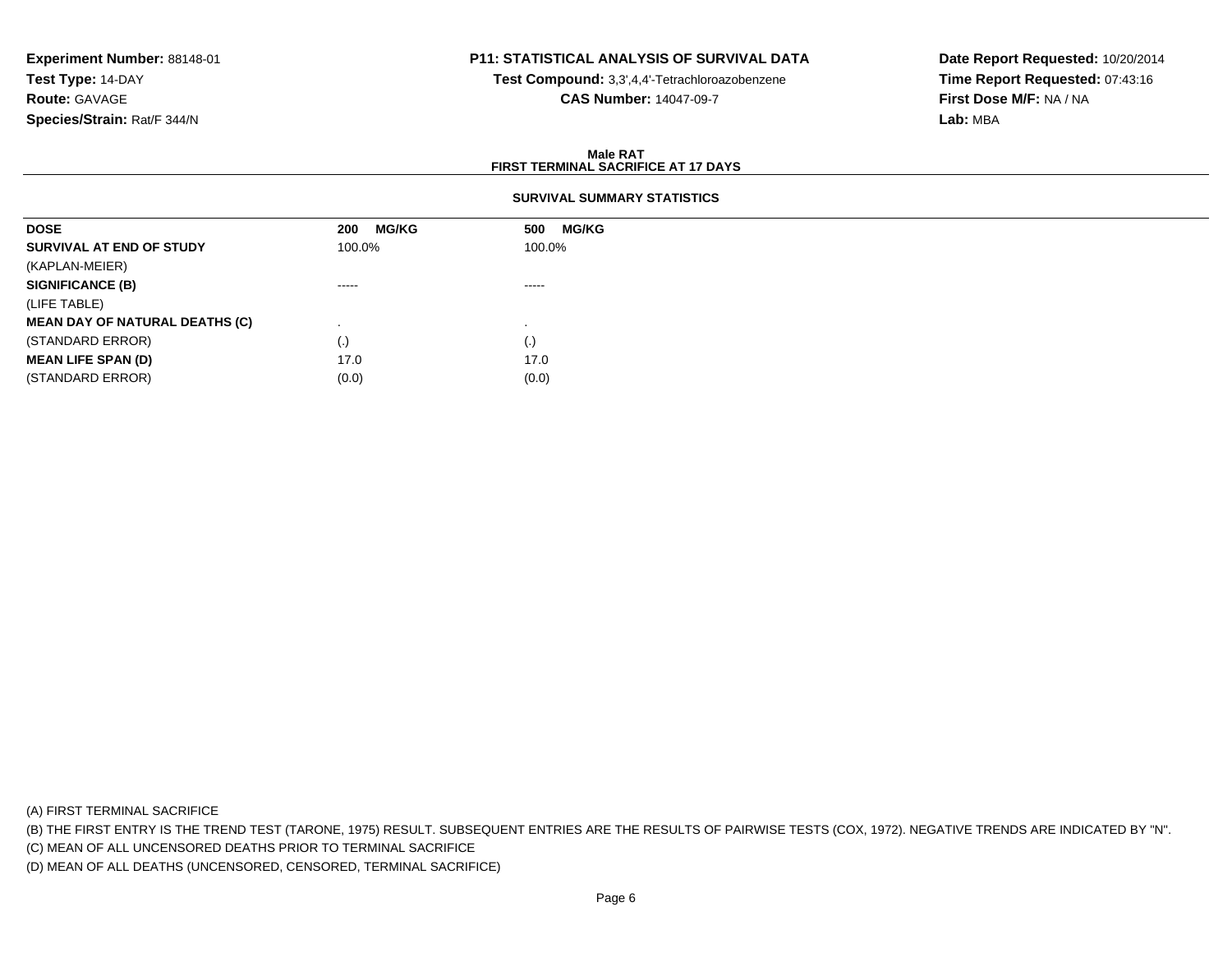**Test Compound:** 3,3',4,4'-Tetrachloroazobenzene**CAS Number:** 14047-09-7

**Date Report Requested:** 10/20/2014**Time Report Requested:** 07:43:16**First Dose M/F:** NA / NA**Lab:** MBA

# **Female RATFIRST TERMINAL SACRIFICE AT 17 DAYS**

(A) FIRST TERMINAL SACRIFICE

(B) THE FIRST ENTRY IS THE TREND TEST (TARONE, 1975) RESULT. SUBSEQUENT ENTRIES ARE THE RESULTS OF PAIRWISE TESTS (COX, 1972). NEGATIVE TRENDS ARE INDICATED BY "N".

(C) MEAN OF ALL UNCENSORED DEATHS PRIOR TO TERMINAL SACRIFICE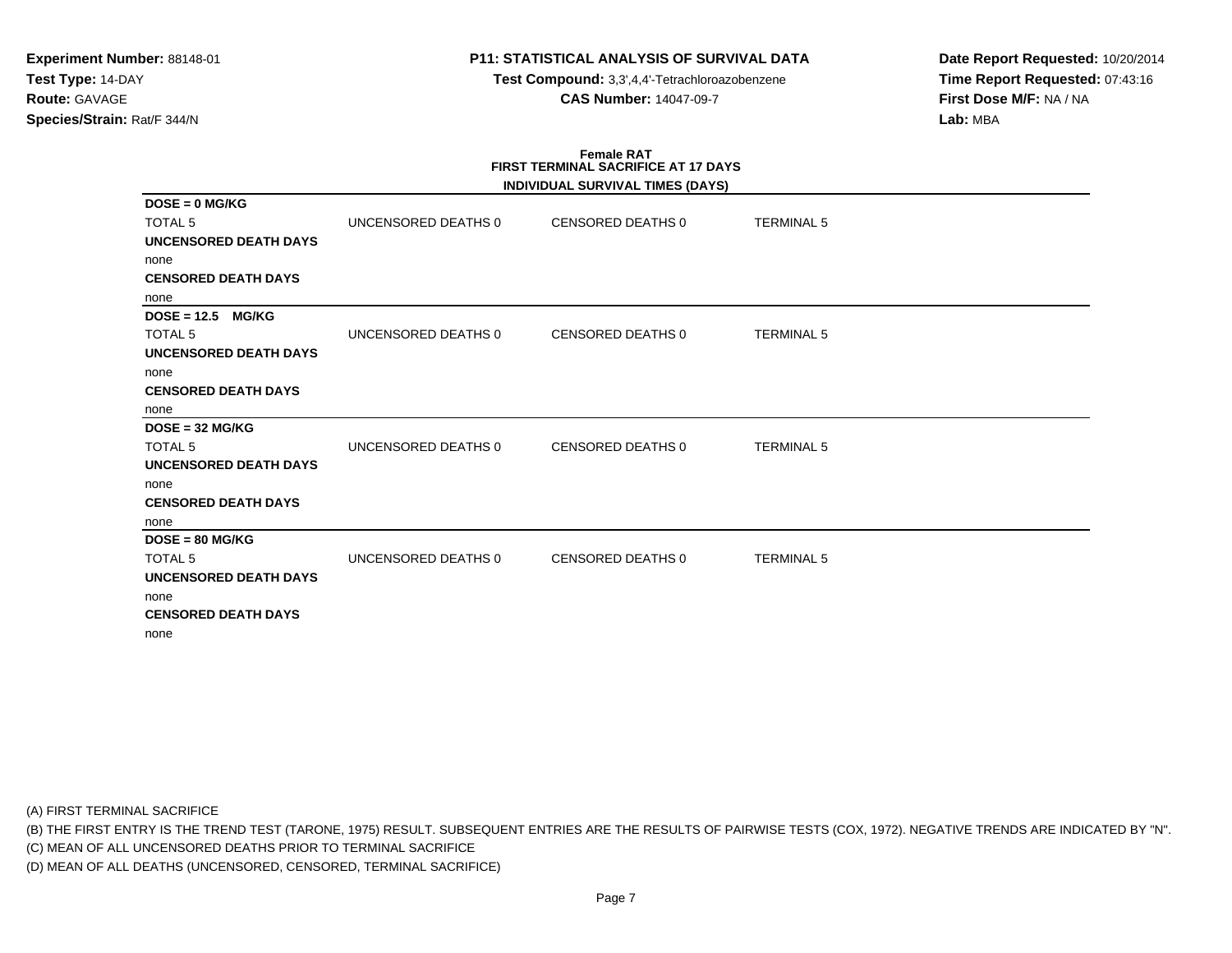**Test Compound:** 3,3',4,4'-Tetrachloroazobenzene**CAS Number:** 14047-09-7

**Date Report Requested:** 10/20/2014**Time Report Requested:** 07:43:16**First Dose M/F:** NA / NA**Lab:** MBA

## **Female RAT FIRST TERMINAL SACRIFICE AT 17 DAYSINDIVIDUAL SURVIVAL TIMES (DAYS)**

| $DOSE = 200$               | <b>MG/KG</b>                 |                     |                   |                   |
|----------------------------|------------------------------|---------------------|-------------------|-------------------|
| TOTAL 5                    |                              | UNCENSORED DEATHS 0 | CENSORED DEATHS 0 | <b>TERMINAL 5</b> |
|                            | <b>UNCENSORED DEATH DAYS</b> |                     |                   |                   |
| none                       |                              |                     |                   |                   |
| <b>CENSORED DEATH DAYS</b> |                              |                     |                   |                   |
| none                       |                              |                     |                   |                   |
| $DOSE = 500$               | <b>MG/KG</b>                 |                     |                   |                   |
| TOTAL 5                    |                              | UNCENSORED DEATHS 0 | CENSORED DEATHS 0 | <b>TERMINAL 5</b> |
|                            | <b>UNCENSORED DEATH DAYS</b> |                     |                   |                   |
| none                       |                              |                     |                   |                   |
| <b>CENSORED DEATH DAYS</b> |                              |                     |                   |                   |
| none                       |                              |                     |                   |                   |

(A) FIRST TERMINAL SACRIFICE

(B) THE FIRST ENTRY IS THE TREND TEST (TARONE, 1975) RESULT. SUBSEQUENT ENTRIES ARE THE RESULTS OF PAIRWISE TESTS (COX, 1972). NEGATIVE TRENDS ARE INDICATED BY "N".

(C) MEAN OF ALL UNCENSORED DEATHS PRIOR TO TERMINAL SACRIFICE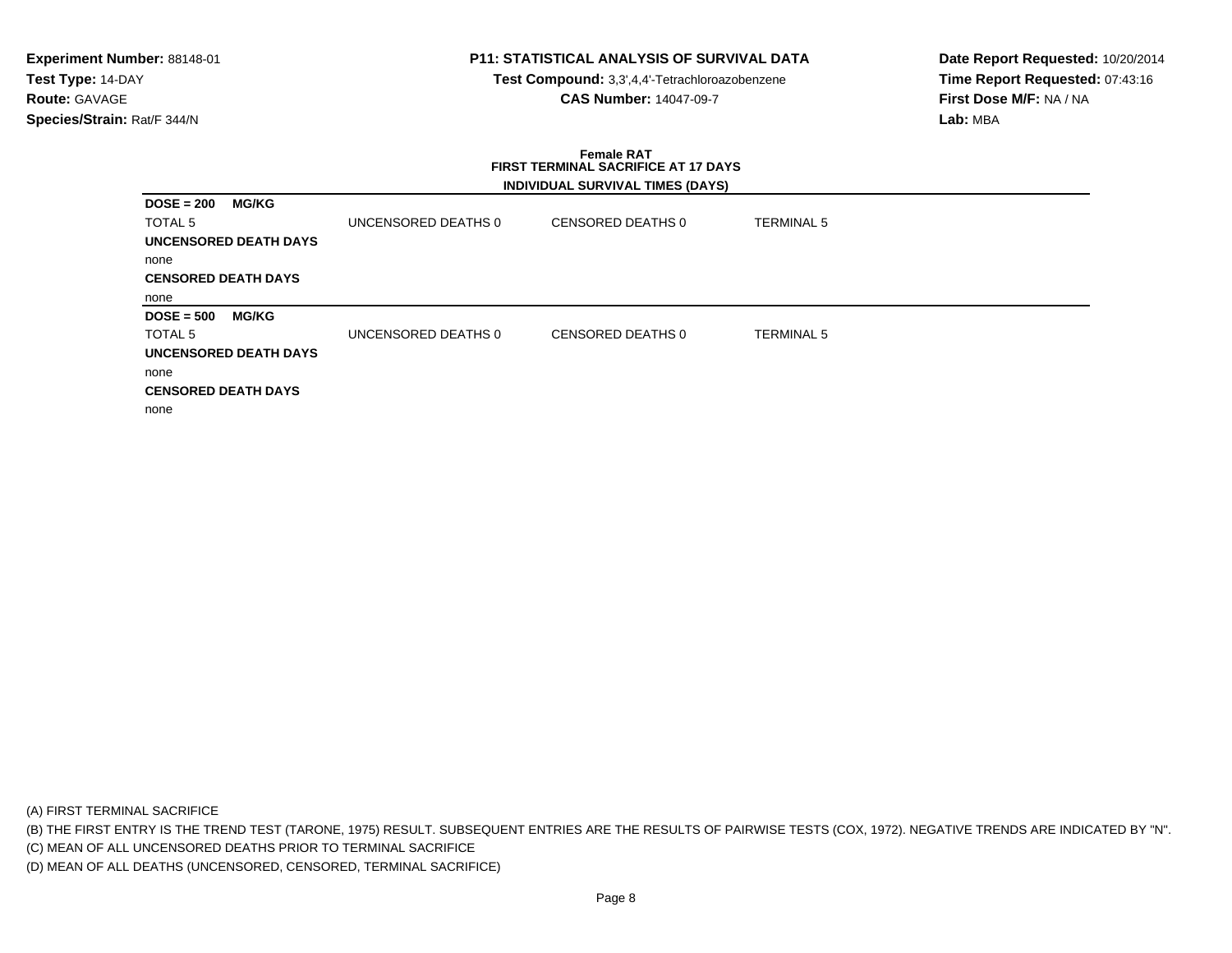**Test Compound:** 3,3',4,4'-Tetrachloroazobenzene

**CAS Number:** 14047-09-7

**Date Report Requested:** 10/20/2014**Time Report Requested:** 07:43:16**First Dose M/F:** NA / NA**Lab:** MBA

### **Female RATFIRST TERMINAL SACRIFICE AT 17 DAYS**

## **KAPLAN-MEIER SURVIVAL PROBABILITY ESTIMATES (%)**

| 17(A)<br>12<br>16<br>18<br>ี<br>10<br>14<br>8<br>100.0<br>100.0<br>100.0<br>100.0<br>100.0<br>100.0<br>100.0<br>100.0<br>100.0<br>100.0<br>100.0<br>100.0<br>100.0<br>100.0<br>100.0<br>100.0<br>100.0<br>100.0<br>100.0<br>100.0<br>100.0<br>100.0<br>100.0<br>100.0<br>100.0<br>100.0<br>100.0<br>100.0<br>100.0<br>100.0<br>100.0<br>100.0<br>100.0<br>100.0<br>100.0<br>100.0<br>100.0<br>100.0<br>100.0<br>100.0<br><b>MG/KG</b><br>100.0<br>100.0<br>100.0<br>100.0<br>100.0<br>100.0<br>100.0<br>100.0<br>100.0<br>100.0<br><b>MG/KG</b><br>100.0<br>100.0<br>100.0<br>100.0<br>100.0<br>100.0<br>100.0<br>100.0<br>100.0<br>100.0 | <b>DOSE</b> |  |  | TIME (DAYS) |  |  |
|-------------------------------------------------------------------------------------------------------------------------------------------------------------------------------------------------------------------------------------------------------------------------------------------------------------------------------------------------------------------------------------------------------------------------------------------------------------------------------------------------------------------------------------------------------------------------------------------------------------------------------------------|-------------|--|--|-------------|--|--|
| 200<br>500                                                                                                                                                                                                                                                                                                                                                                                                                                                                                                                                                                                                                                |             |  |  |             |  |  |
|                                                                                                                                                                                                                                                                                                                                                                                                                                                                                                                                                                                                                                           | 0 MG/KG     |  |  |             |  |  |
| 32 MG/KG<br><b>80 MG/KG</b>                                                                                                                                                                                                                                                                                                                                                                                                                                                                                                                                                                                                               | 12.5 MG/KG  |  |  |             |  |  |
|                                                                                                                                                                                                                                                                                                                                                                                                                                                                                                                                                                                                                                           |             |  |  |             |  |  |
|                                                                                                                                                                                                                                                                                                                                                                                                                                                                                                                                                                                                                                           |             |  |  |             |  |  |
|                                                                                                                                                                                                                                                                                                                                                                                                                                                                                                                                                                                                                                           |             |  |  |             |  |  |
|                                                                                                                                                                                                                                                                                                                                                                                                                                                                                                                                                                                                                                           |             |  |  |             |  |  |

(A) FIRST TERMINAL SACRIFICE

(B) THE FIRST ENTRY IS THE TREND TEST (TARONE, 1975) RESULT. SUBSEQUENT ENTRIES ARE THE RESULTS OF PAIRWISE TESTS (COX, 1972). NEGATIVE TRENDS ARE INDICATED BY "N".

(C) MEAN OF ALL UNCENSORED DEATHS PRIOR TO TERMINAL SACRIFICE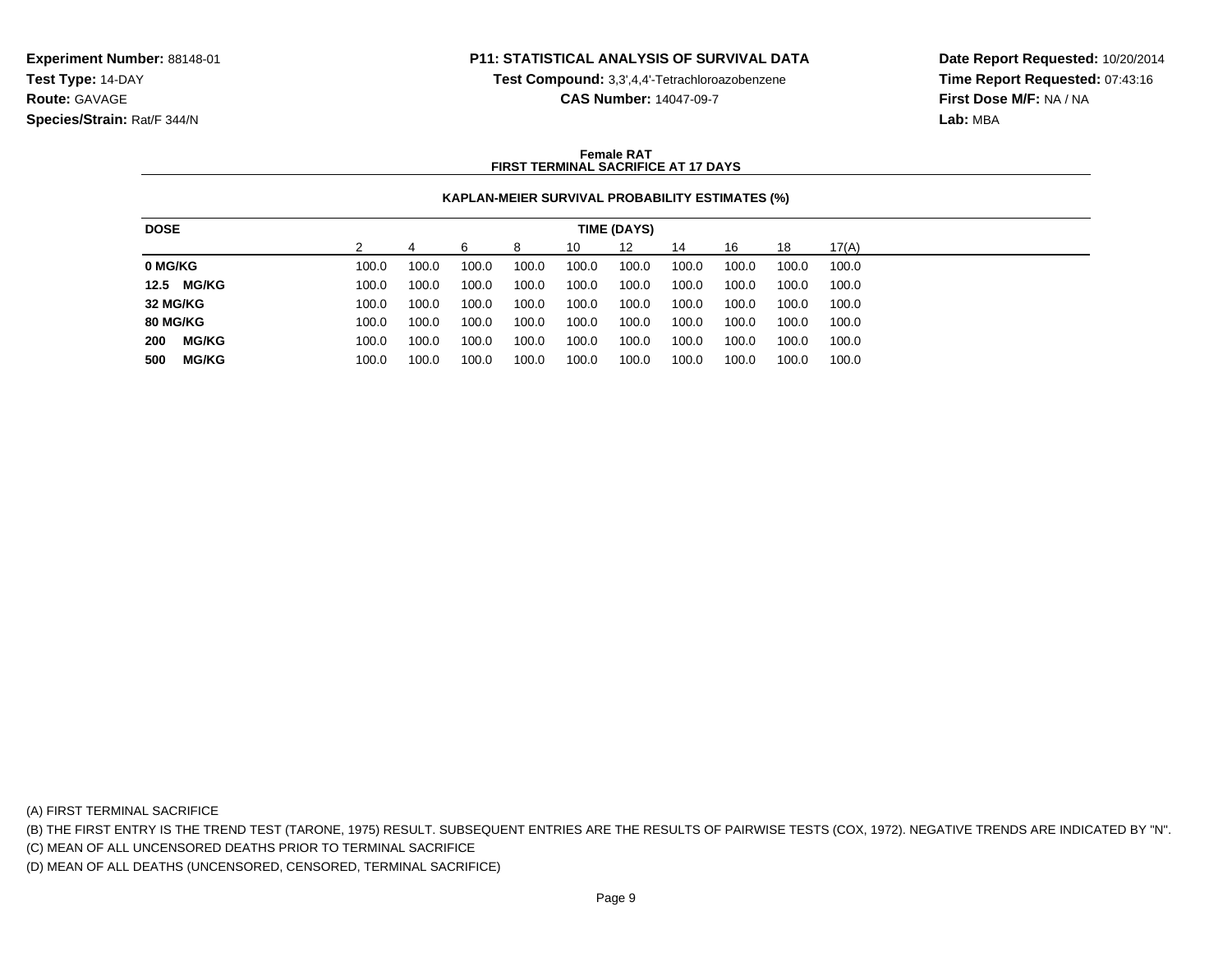# **P11: STATISTICAL ANALYSIS OF SURVIVAL DATA**

**Test Compound:** 3,3',4,4'-Tetrachloroazobenzene

**CAS Number:** 14047-09-7

**Date Report Requested:** 10/20/2014**Time Report Requested:** 07:43:16**First Dose M/F:** NA / NA**Lab:** MBA

### **Female RATFIRST TERMINAL SACRIFICE AT 17 DAYS**

## **SURVIVAL SUMMARY STATISTICS**

| <b>DOSE</b>                           | 0 MG/KG           | 12.5 MG/KG | 32 MG/KG | 80 MG/KG               |  |
|---------------------------------------|-------------------|------------|----------|------------------------|--|
| SURVIVAL AT END OF STUDY              | 100.0%            | 100.0%     | 100.0%   | 100.0%                 |  |
| (KAPLAN-MEIER)                        |                   |            |          |                        |  |
| <b>SIGNIFICANCE (B)</b>               | -----             | $\cdots$   | -----    | ------                 |  |
| (LIFE TABLE)                          |                   |            |          |                        |  |
| <b>MEAN DAY OF NATURAL DEATHS (C)</b> |                   |            |          |                        |  |
| (STANDARD ERROR)                      | $\left( .\right)$ | $\cdot$    | ( . J    | $\left( \cdot \right)$ |  |
| <b>MEAN LIFE SPAN (D)</b>             | 17.0              | 17.0       | 17.0     | 17.0                   |  |
| (STANDARD ERROR)                      | (0.0)             | (0.0)      | (0.0)    | (0.0)                  |  |

(A) FIRST TERMINAL SACRIFICE

(B) THE FIRST ENTRY IS THE TREND TEST (TARONE, 1975) RESULT. SUBSEQUENT ENTRIES ARE THE RESULTS OF PAIRWISE TESTS (COX, 1972). NEGATIVE TRENDS ARE INDICATED BY "N".

(C) MEAN OF ALL UNCENSORED DEATHS PRIOR TO TERMINAL SACRIFICE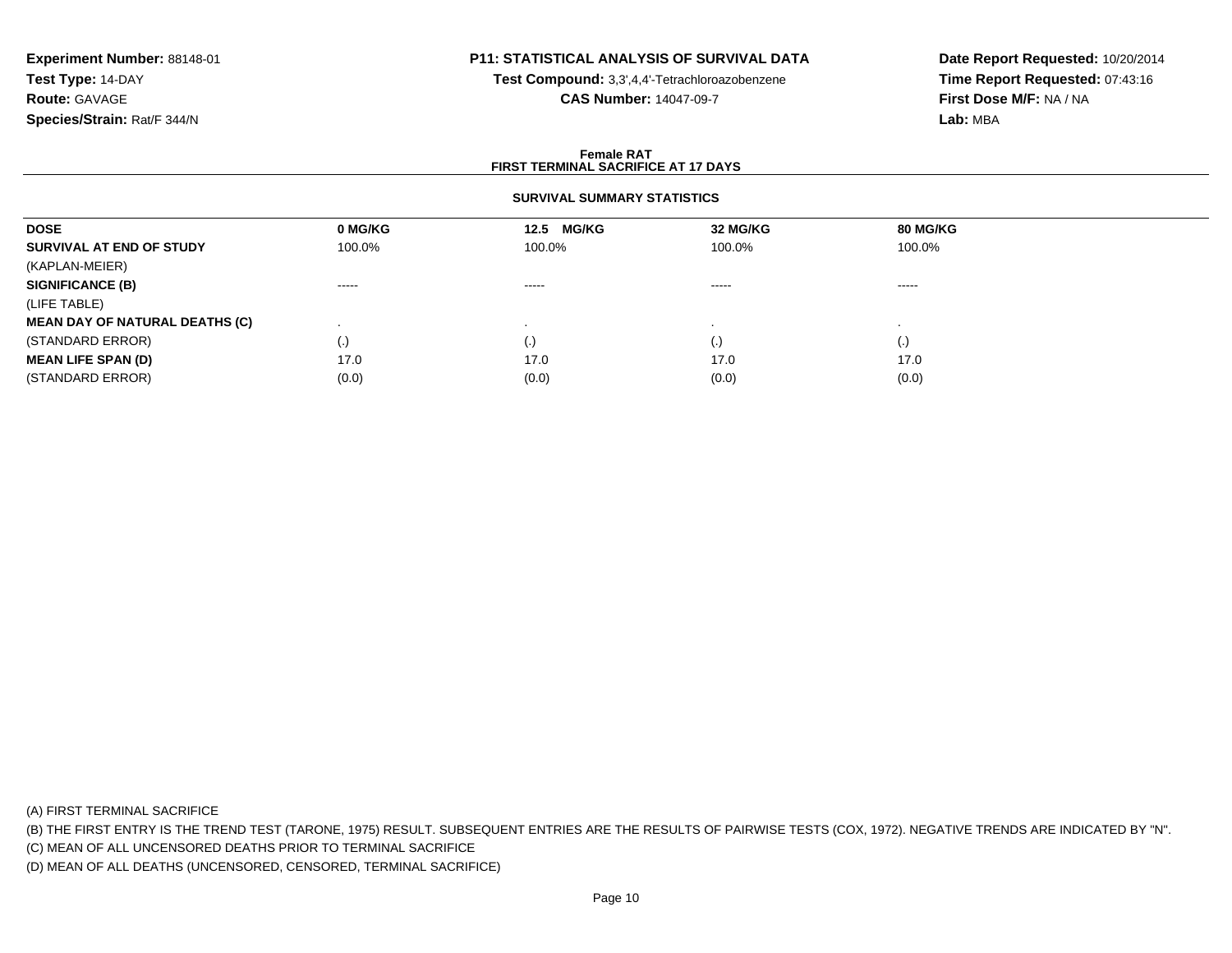# **P11: STATISTICAL ANALYSIS OF SURVIVAL DATA**

**Test Compound:** 3,3',4,4'-Tetrachloroazobenzene

**CAS Number:** 14047-09-7

**Date Report Requested:** 10/20/2014**Time Report Requested:** 07:43:16**First Dose M/F:** NA / NA**Lab:** MBA

### **Female RATFIRST TERMINAL SACRIFICE AT 17 DAYS**

## **SURVIVAL SUMMARY STATISTICS**

| <b>DOSE</b>                           | <b>MG/KG</b><br>200                                                                                                                                                                                                                                                                                                                                                                                                                                                                    | <b>MG/KG</b><br>500                                                                                                                                                                                                                                                                                                                                                                                                                                                                    |
|---------------------------------------|----------------------------------------------------------------------------------------------------------------------------------------------------------------------------------------------------------------------------------------------------------------------------------------------------------------------------------------------------------------------------------------------------------------------------------------------------------------------------------------|----------------------------------------------------------------------------------------------------------------------------------------------------------------------------------------------------------------------------------------------------------------------------------------------------------------------------------------------------------------------------------------------------------------------------------------------------------------------------------------|
| SURVIVAL AT END OF STUDY              | 100.0%                                                                                                                                                                                                                                                                                                                                                                                                                                                                                 | 100.0%                                                                                                                                                                                                                                                                                                                                                                                                                                                                                 |
| (KAPLAN-MEIER)                        |                                                                                                                                                                                                                                                                                                                                                                                                                                                                                        |                                                                                                                                                                                                                                                                                                                                                                                                                                                                                        |
| <b>SIGNIFICANCE (B)</b>               | $\begin{array}{cccccccccccccc} \multicolumn{2}{c}{} & \multicolumn{2}{c}{} & \multicolumn{2}{c}{} & \multicolumn{2}{c}{} & \multicolumn{2}{c}{} & \multicolumn{2}{c}{} & \multicolumn{2}{c}{} & \multicolumn{2}{c}{} & \multicolumn{2}{c}{} & \multicolumn{2}{c}{} & \multicolumn{2}{c}{} & \multicolumn{2}{c}{} & \multicolumn{2}{c}{} & \multicolumn{2}{c}{} & \multicolumn{2}{c}{} & \multicolumn{2}{c}{} & \multicolumn{2}{c}{} & \multicolumn{2}{c}{} & \multicolumn{2}{c}{} & \$ | $\begin{array}{cccccccccccccc} \multicolumn{2}{c}{} & \multicolumn{2}{c}{} & \multicolumn{2}{c}{} & \multicolumn{2}{c}{} & \multicolumn{2}{c}{} & \multicolumn{2}{c}{} & \multicolumn{2}{c}{} & \multicolumn{2}{c}{} & \multicolumn{2}{c}{} & \multicolumn{2}{c}{} & \multicolumn{2}{c}{} & \multicolumn{2}{c}{} & \multicolumn{2}{c}{} & \multicolumn{2}{c}{} & \multicolumn{2}{c}{} & \multicolumn{2}{c}{} & \multicolumn{2}{c}{} & \multicolumn{2}{c}{} & \multicolumn{2}{c}{} & \$ |
| (LIFE TABLE)                          |                                                                                                                                                                                                                                                                                                                                                                                                                                                                                        |                                                                                                                                                                                                                                                                                                                                                                                                                                                                                        |
| <b>MEAN DAY OF NATURAL DEATHS (C)</b> |                                                                                                                                                                                                                                                                                                                                                                                                                                                                                        |                                                                                                                                                                                                                                                                                                                                                                                                                                                                                        |
| (STANDARD ERROR)                      | $\left( . \right)$                                                                                                                                                                                                                                                                                                                                                                                                                                                                     | (.)                                                                                                                                                                                                                                                                                                                                                                                                                                                                                    |
| <b>MEAN LIFE SPAN (D)</b>             | 17.0                                                                                                                                                                                                                                                                                                                                                                                                                                                                                   | 17.0                                                                                                                                                                                                                                                                                                                                                                                                                                                                                   |
| (STANDARD ERROR)                      | (0.0)                                                                                                                                                                                                                                                                                                                                                                                                                                                                                  | (0.0)                                                                                                                                                                                                                                                                                                                                                                                                                                                                                  |

(A) FIRST TERMINAL SACRIFICE

(B) THE FIRST ENTRY IS THE TREND TEST (TARONE, 1975) RESULT. SUBSEQUENT ENTRIES ARE THE RESULTS OF PAIRWISE TESTS (COX, 1972). NEGATIVE TRENDS ARE INDICATED BY "N".

(C) MEAN OF ALL UNCENSORED DEATHS PRIOR TO TERMINAL SACRIFICE